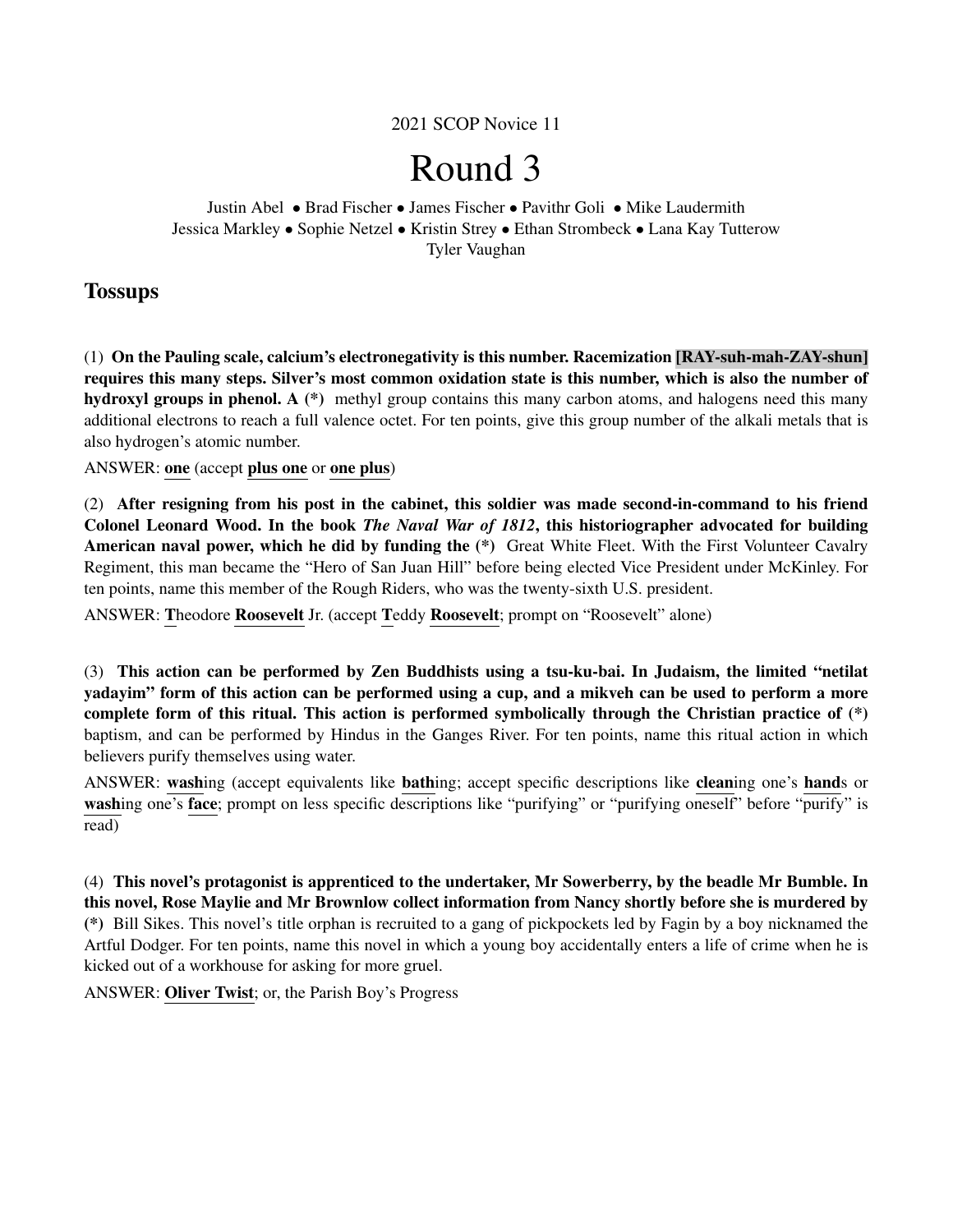(5) On an episode of this show, titled "Judgment Night," a passenger aboard the *Queen of Glasgow* discovers he's actually a U-boat captain being punished for war crimes. William Shatner insists that there's "some... (\*) THING on the wing" in "Nightmare at 20,000 Feet," an episode that was remade during this show's 2019 revival, narrated by Jordan Peele. This show's creator introduced it as "a fifth dimension." Rod Serling presented, for ten points, what 1960s anthology show known for its science fiction and supernatural twists?

#### ANSWER: The Twilight Zone

(6) This country carried out Project 596 to become a nuclear power and achieve one step of the "Two Bombs, One Satellite" goal. The Soviet Union asked the United States to stay neutral in a planned nuclear attack on this country, which gradually broke with the Soviets over ideological differences in the application of (\*) Leninism. In 1972, this country welcomed Richard Nixon for a diplomatic visit. For ten points, name this communist power that, for much of the twentieth century, was led by Chairman Mao Zedong.

ANSWER: China (accept People's Republic of China; accept Zhongguo Renmin Gongheguo)

(7) A "Wankel" [VON-kull] one of these devices uses a Reauleaux triangle rotor. This device's "Carnot" [kar-NOH] type has perfect efficiency. The Otto cycle models a four-stroke example of these devices that once relied on (\*) carburetors for proper air mixture. Piston compression causes ignition in the Diesel type of these devices, which may convey rotational motion via crankshaft. For ten points, which device's "internal combustion" type is found in most cars?

ANSWER: engines (accept motors; accept Wankel engine, Carnot engine, Diesel engine, or internal combustion engine)

(8) A poem at the bottom of this expressionist painting describes "Blood and Flaming tongues" that "hovered" as this painting's central figure "stayed behind - quaking with Angst" while two friends walked on "above the blue-black / (\*) Fjord." A red sky in this painting may have been inspired by vibrant sunsets caused by the eruption of Krakatoa, and illuminate a harbor in Oslo. For ten points, name this painting by Edvard Munch in which a hairless human raises their hands to their face and opens their mouth wide.

ANSWER: The Scream (accept Der Schrei der Natur or The Scream of Nature; accept Skrik)

(9) In a story by this author translated by Jean de la Fontaine, one of the title characters promises to repay a loan with interest by August, but is disdainfully told to "dance" since she spent the summer singing. In another story by this author, a title character takes a (\*) nap and consequently loses a race against a slower, but more diligent animal. For ten points, "The Ant and the Grasshopper" is attributed to what Greek slave, whose namesake fables include "The Tortoise and the Hare?"

#### ANSWER: Aesop

(10) A palace in this country contains the Court of the Myrtles and the Hall of the Abencerrajes, and was built during the Nasrid Dynasty. In this country, an eighteen-spired cathedral combining Gothic and (\*) Art Nouveau styles has been under construction since 1882, and was designed by Antoni Gaudí. The Alhambra in Granada is within, for ten points, what European country, where the Sagrada Familia cathedral is being built in Barcelona?

ANSWER: Spain (accept Kingdom of Spain; accept Reino de España)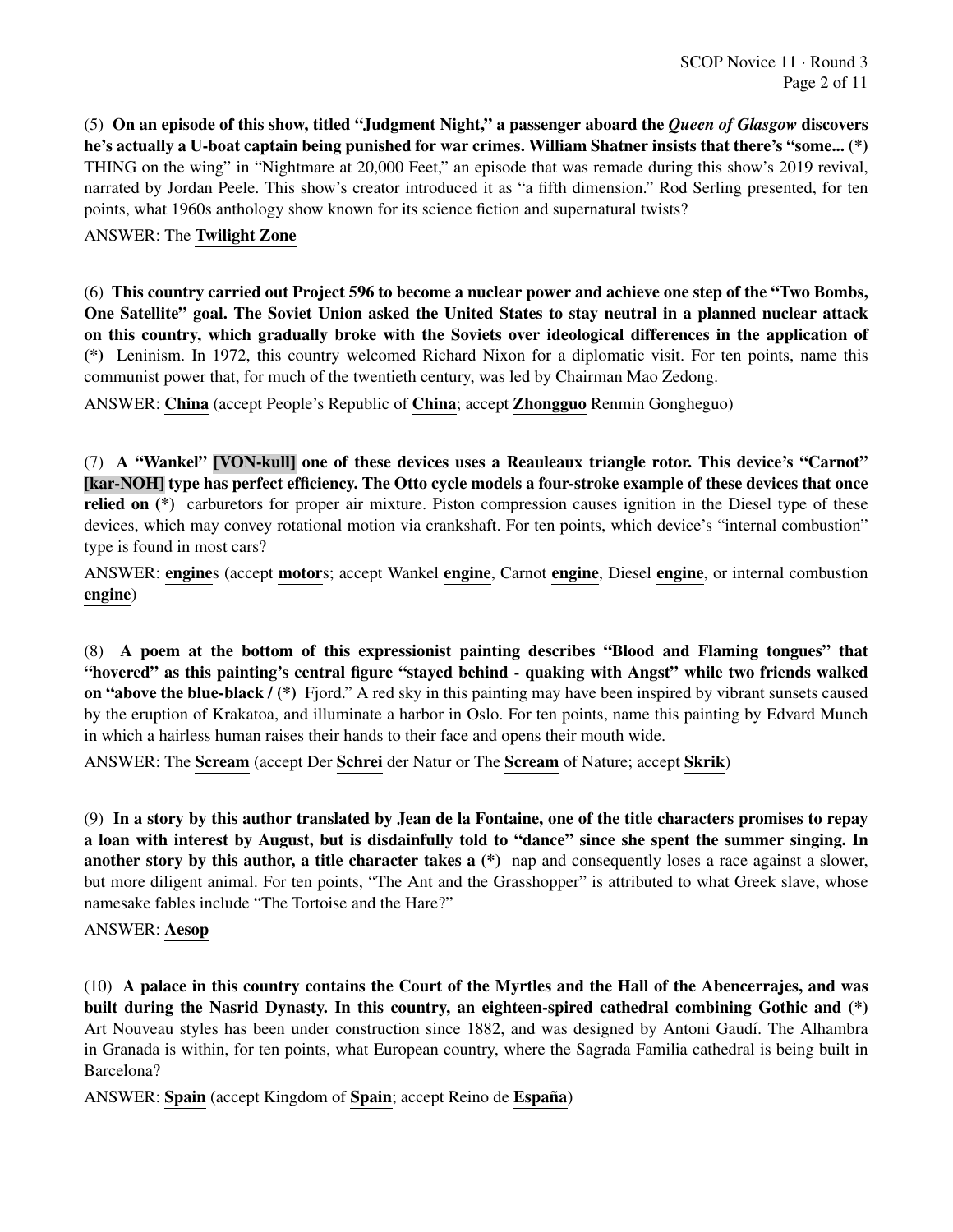(11) This composer adapted a theme from Frederick the Great into *The Musical Offering*, and composed a set of *Variations* to help Count Keyser-lingk deal with his insomnia. This composer dedicated a set of concertos to Margrave Christian Ludwig of (\*) Brandenburg, and used all twenty-four major and minor keys to write a set of preludes and fugues [fyoogs]. For ten points, name this German Baroque composer whose works for keyboard instruments include the *Goldberg Variations* and *The Well-Tempered Clavier* [klah-veer].

ANSWER: Johann Sebastian Bach (accept J.S. Bach)

(12) Tourism to this historic compound usually includes visits to the towns of Zalesye and Kopachi, a tour of the Red Forest, and an inspection of the New Safe Confinement erected in 2016. This facility contains a corium-lava (\*) "elephant's foot" discovered by "liquidators" in 1986. An arched steel structure at this facility encloses a concrete sarcophagus around reactor number four. For ten points, name this power plant near the town of Pripyat in Ukraine, the site of a massive nuclear disaster.

ANSWER: Chernobyl Nuclear Power Plant (accept ChNPP; accept Vladimir Lenin Nuclear Power Plant)

(13) In a poem by this author, the speaker becomes "tired and sick" in a "lecture-room" and leaves to look up "in perfect silence at the stars." This poet of "When I Heard the Learn'd Astronomer" said "the great star early droop'd in the western sky" in the poem "When (\*) Lilacs Last in the Dooryard Bloom'd," and wrote "our fearful trip is done" in another poem dedicated to Abraham Lincoln. For ten points, name this poet who collected "O Captain! My Captain!" and "Song of Myself" in *Leaves of Grass*.

ANSWER: Walt Whitman (accept Walter Whitman)

(14) Cladograms are used to revise this science, which is imprecise due to para-phyletic groups. This science once used the heading Monera. A dichotomous key in this system may point to the modern domain Archaea. Carl (\*) Linnaeus is the "father" of this science, in which binomial nomenclature gives the name *Homo sapiens* to the human species. For ten points, what branch of biology uses groups like the "kingdom" and "genus" to classify organisms?

ANSWER: taxonomy (accept word forms like taxonomic classification; prompt on "cladistics," "systematics," or "biology;" prompt on "classification" before "classify" is read)

(15) This country's city of Maidan Shahr was briefly led by Zarifa Ghafari, its youngest female mayor. ISIS claimed responsibility for a suicide bombing that killed nearly two hundred people at this country's (\*) Hamid Karzai Airport; in the following days, the US killed seven children in a retaliatory drone strike. This country's leader, Ashraf Ghani, fled to nearby Uzbekistan in August 2021. Two weeks of airlift evacuations followed the American withdrawal from, for ten points, what Asian country where Kabul is controlled by the Taliban?

ANSWER: Afghanistan (accept Islamic Emirate of Afghanistan; accept Da Afganistan Islami Imarat; accept Emarat-e Eslami-ye Afghanestan; accept Islamic Republic of Afghanistan; accept Jumhuri-yi Islami-yi Afganistan; accept Da Afganistan Islami Jumhoryat)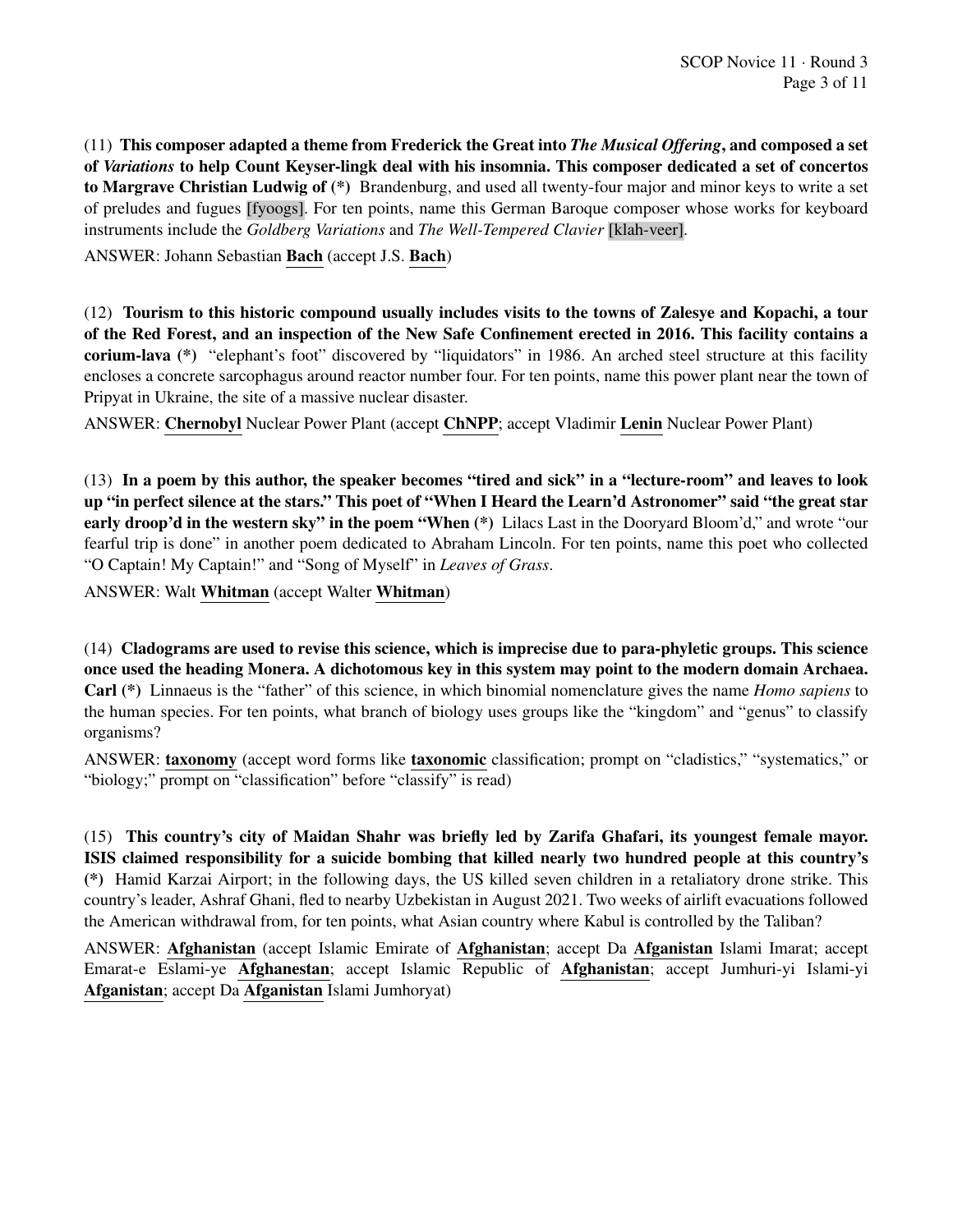(16) One of these religious structures named "The Place of Teti's Cult is Enduring" has a "Cannibal Hymn" inscribed on its walls as part of a "Text" named for these places. The "Teti" one of these structures is a smooth-sided one in Saqqara, near one built for (\*) Djoser [JOH-sur] by Imhotep. Mastabas were a "stepped" type of these structures, three of which were built for rulers like Khafre and Khufu near Giza. For ten points, name this large, imposing kind of structure where Egyptian pharaohs were buried.

ANSWER: pyramids (accept pyramids of Giza; accept descriptions of specific pyramids, such as the Pyramid of Teti, Djoser, Menkaure, Khafre, and/or Khufu; prompt on more general terms like "tomb," "necropolis," or "burial place")

(17) These angles are created by the diagonals of any ortho-diagonal quadrilateral. Thales' theorem can be written as a bi-conditional statement relating this type of angle and the diameter of a circle. The Law of Cosines reduces to the (\*) Pythagorean Theorem when this type of angle is involved. Triangles can contain a maximum of one of either an obtuse angle or an angle of this type. Perpendicular lines meet at, for ten points, what type of angle that measures exactly ninety degrees?

ANSWER: right angle (accept right alone after "angle" is read)

(18) During this geological period, the Sierra Nevadas formed and gymno-sperms replaced seed ferns as the dominant flora. Named for a European mountain range that contains the world's largest dinosaur tracks, this period included the bird-like (\*) *Archaeopteryx* [ar-kee-op-teh-rix]. This period was dominated by megafauna like *Allosaurus*, *Stegosaurus* and huge sauropods like *Brontosaurus*. For ten points, name this Mesozoic period between the Triassic and Cretaceous.

ANSWER: Jurassic period

(19) While ambassador to France, this politician started a fashion craze for furry hats. This thinker wrote a popular newspaper column under the pseudonym Silence Do-good, and used another false name when he published (\*) *Poor Richard's Almanac*. This politician created America's first volunteer fire department, and served as the first Postmaster General in the presidential cabinet. For ten points, name this founding father whose portrait appears on the one-hundred dollar bill.

ANSWER: Benjamin Franklin

(20) In this novel, Emily de Thoux [duh TOO] meets Cassy and Emmeline after they scare a wealthy landowner to death. Eliza leaves Emily Shelby's home to save her son, Harry, in this novel. George helps search for Chloe's husband, who is (\*) purchased from the family of Augustine St Clare in this novel, and who is beaten to death on the orders of Simon Legree. For ten points, name this novel about a peaceful American slave, written by Harriet Beecher Stowe.

ANSWER: Uncle Tom's Cabin; or, Life Among the Lowly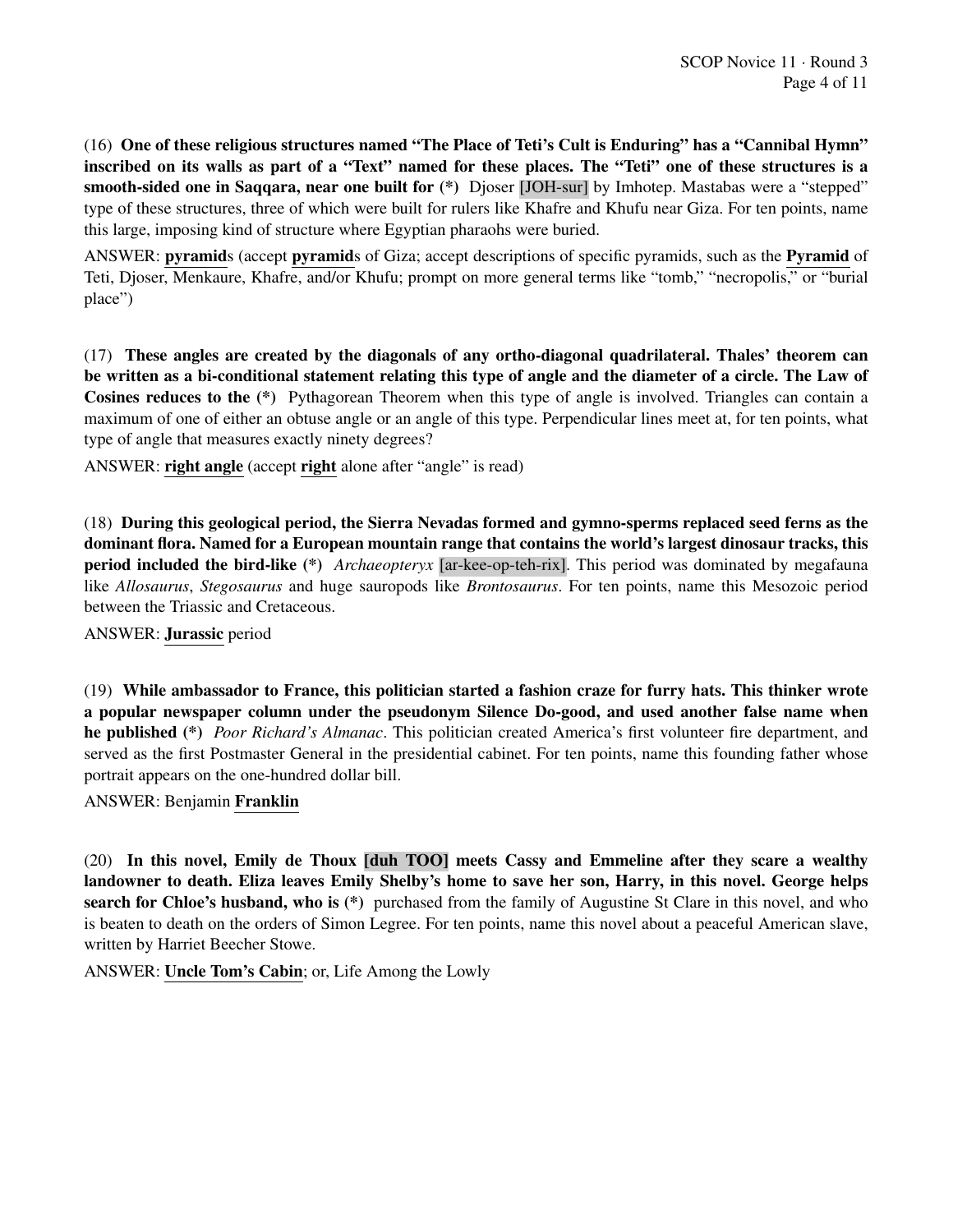## Bonuses

(1) A modified type of this structure called a tableau [tab-low] is used in the simplex method for linear programming. For ten points each,

Name these mathematical objects that organize values into rows and columns.

## ANSWER: matrix (accept matrices)

If you multiply matrix A times matrix B, you may or may not get the same answer as when you multiply B times A. Thus, matrix multiplication does *not* have this property.

ANSWER: commutativity (accept word forms like commutative)

Multiplying a matrix by this specific type of matrix will always be commutative because multiplying by this matrix does not change the original matrix. In the same way, multiplying any real number by the number one will return the original number because one is a "multiplicative" one of these.

ANSWER: identity matrix (accept multiplicative identity)

(2) In 1912, the Royal Albert Hall hosted an enormous benefit concert for the families of the musicians who played during a maritime tragedy. Answer the following about the concert, for ten points each.

The concert memorialized the band of this "unsinkable" White Star Line ship, which sank while sailing from England to America in 1912.

## ANSWER: RMS Titanic

The concert included a performance of this composer's *Funeral March*. This Polish composer also wrote the *Revolutionary Etude ´* and the *Minute Waltz*.

ANSWER: Frédéric Chopin (accept Frédéric François Chopin; accept Fryderyk Franciszek Chopin)

This British composer conducted part of the concert, which included a performance of this man's *Enigma Variations*. ANSWER: Edward Elgar (accept Sir Edward William Elgar)

(3) One of these objects is at the center of astronomical object 3C 273, which is the most distant object visible through a backyard telescope because it is brighter than all stars in its surrounding galaxy combined. For ten points each,

Name these astronomical objects that are so dense that not even light can escape from their event horizons.

## ANSWER: black holes

3C 273 is one of these objects, the most luminous type of object in the universe. These objects are composed of an active galactic nucleus powered by a supermassive black hole.

ANSWER: quasars (accept quasi-stellar object and QSO)

Radio astronomer Maarten Schmidt confirmed the vast distance between quasars and Earth by measuring the high degree of this shift, an example of the Doppler effect.

ANSWER: redshift (do not accept or prompt on "blueshift")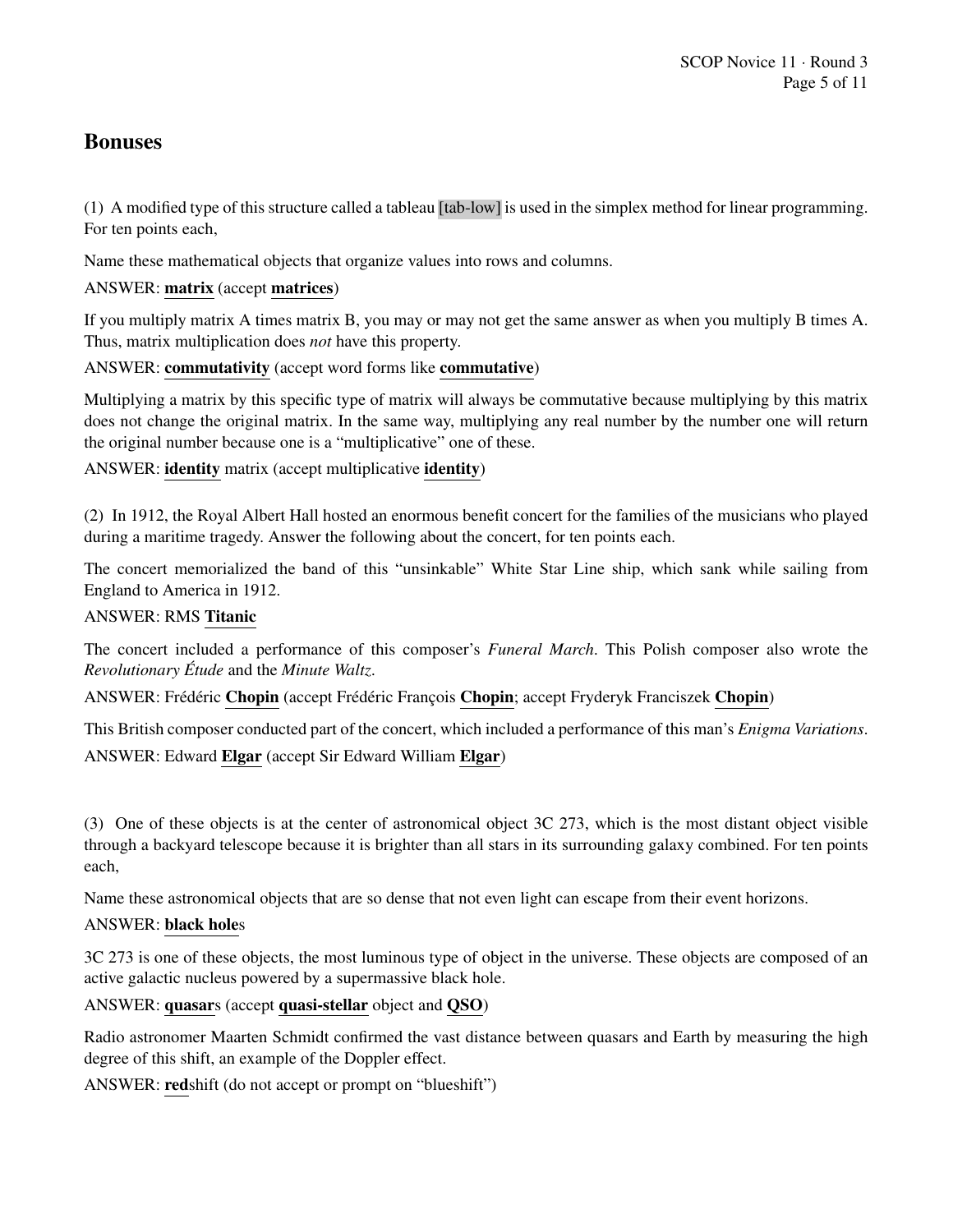(4) A modern country named for this empire has its capital at Bamako. For ten points each,

Name this north African empire ruled by Sundiata Keita and Mansa Musa.

ANSWER: Malian Empire (accept Republic of Mali; accept Manden Kurufaba)

The Mali Empire was rich in gold and this mined, mineral resource that is essential for human life, and that is the most common food seasoning.

ANSWER: salt (accept table salt; accept rock salt; accept halite; accept sodium chloride or NaCl)

Mali traded salt and gold over this hot desert in northern Africa.

ANSWER: Sahara (accept as-sahra al-kubra)

(5) This literary character travels through India, Hong Kong, and the United States, but is described as "one of those English gentlemen who are wont to see foreign countries through the eyes of their domestics." For ten points each,

Name this fictional adventurer who lets his French servant, Passepartout [pas-par-too], do most of the legwork as they circumnavigate the globe as quickly as possible.

#### ANSWER: Phileas Fogg

Phileas Fogg was created by this French author of adventure novels like *Journey to the Center of the Earth* and *Twenty Thousand Leagues Under the Sea*.

ANSWER: Jules Verne (accept Jules Gabriel Verne)

Phileas Fogg is the protagonist of this Jules Verne novel, in which he wins a bet against London's Reform Club by completing the title achievement.

## ANSWER: Around the World in Eighty Days (accept Le tour du monde en quatre-vingts jours)

(6) Answer these questions about Odin's quest for knowledge, for ten points each.

Odin traded one of these body parts to be able to drink magical water that would give him wisdom.

#### ANSWER: eye

Odin gave his eye to this god so that he could drink the water of wisdom. After this god was decapitated, Odin magically kept his head alive as a source of advice.

#### ANSWER: Mimir (accept Mim)

Seeking even more wisdom, Odin hung himself from the world-tree Yggdrasil [IGG-drah-zil] with his spear to gain knowledge of these symbols, which were used for writing and fortune telling.

ANSWER: runes (prompt on "letters" or "alphabet")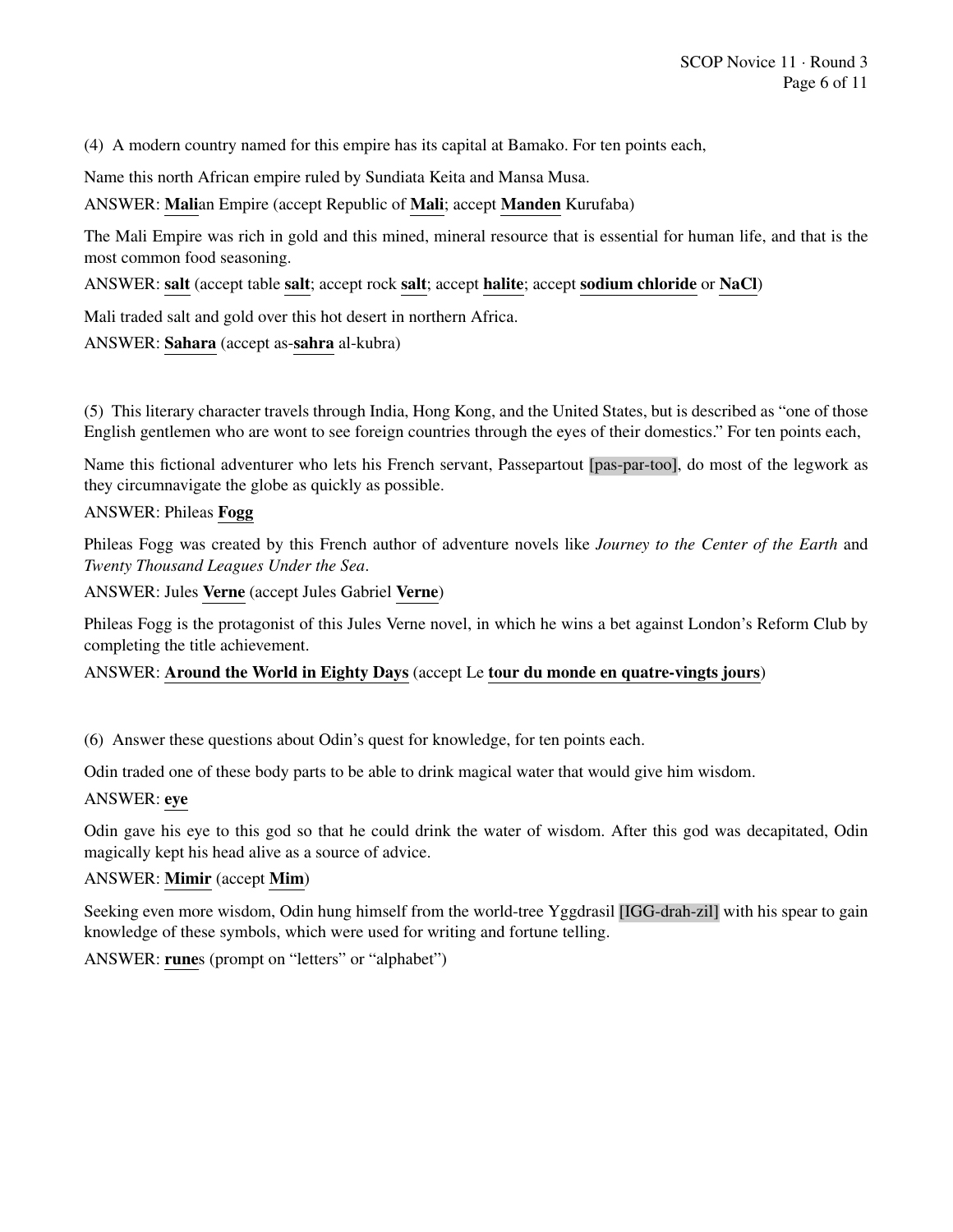(7) You've decided to buy a DNA testing kit and get your genealogical profile. Answer these questions about the process, for ten points each.

Before the company can sequence the DNA in your saliva sample, this process is used to amplify the DNA. This process uses a thermal cycler and *Taq* [tack] polymerase enzyme.

#### ANSWER: PCR (accept polymerase chain reaction)

The company can trace your matrilineal ancestry using DNA from your mitochondria. If you are male, your father's line can be traced using this chromosome.

#### ANSWER: Y chromosome

Since 2012, companies can look for variants in genes like SPAG17 and TTF1 to determine what percentage of your DNA was inherited from this other humanoid species that went extinct about forty thousand years ago.

#### ANSWER: Neanderthals (accept *Homo neanderthalensis*)

(8) In a poem, this animal is encountered after "I willed away my Keepsakes - Signed away / What portion of me be / Assignable." For ten points each,

Name this animal, whose "Blue - uncertain stumbling Buzz" breaks up "the Stillness in the Room" in a poem that begins "I heard [this animal] buzz - when I died."

#### ANSWER: fly (accept I heard a Fly buzz - when I died-)

"I heard a Fly buzz - when I died-" is by this American poet, who also wrote "Because I could not stop for Death." ANSWER: Emily Dickinson (accept Emily Elizabeth Dickinson)

Most of Dickinson's poems are untitled, and are known by their first line or phrase. Give the first phrase of the Dickinson poem that asks "Who are you?" and says it is "dreary - to be - Somebody!"

ANSWER: I'm Nobody! Who are you? (do not accept or prompt on variations like "I am Nobody")

(9) Answer the following about the landmark interstate commerce case *Gibbons v. Ogden*, for ten points each.

The monopoly in *Gibbons v. Ogden* was ruled unconstitutional by this highest American judicial body. At the time of the judgement, this body was led by Chief Justice John Marshall.

## ANSWER: Supreme Court of the United States (accept SCOTUS)

In *Gibbons v. Ogden*, the Supreme Court ruled against a monopoly of these specific vessels, which were used for shipping and transit through the rivers of New York state in the 1800s.

ANSWER: steamboats (accept steamships; prompt on "boat" or "ship")

This American entrepreneur, nicknamed "Commodore," worked as a steamboat captain and business manager for Gibbons, and combatted other steamboat monopolies before building a railroad empire.

#### ANSWER: Cornelius Vanderbilt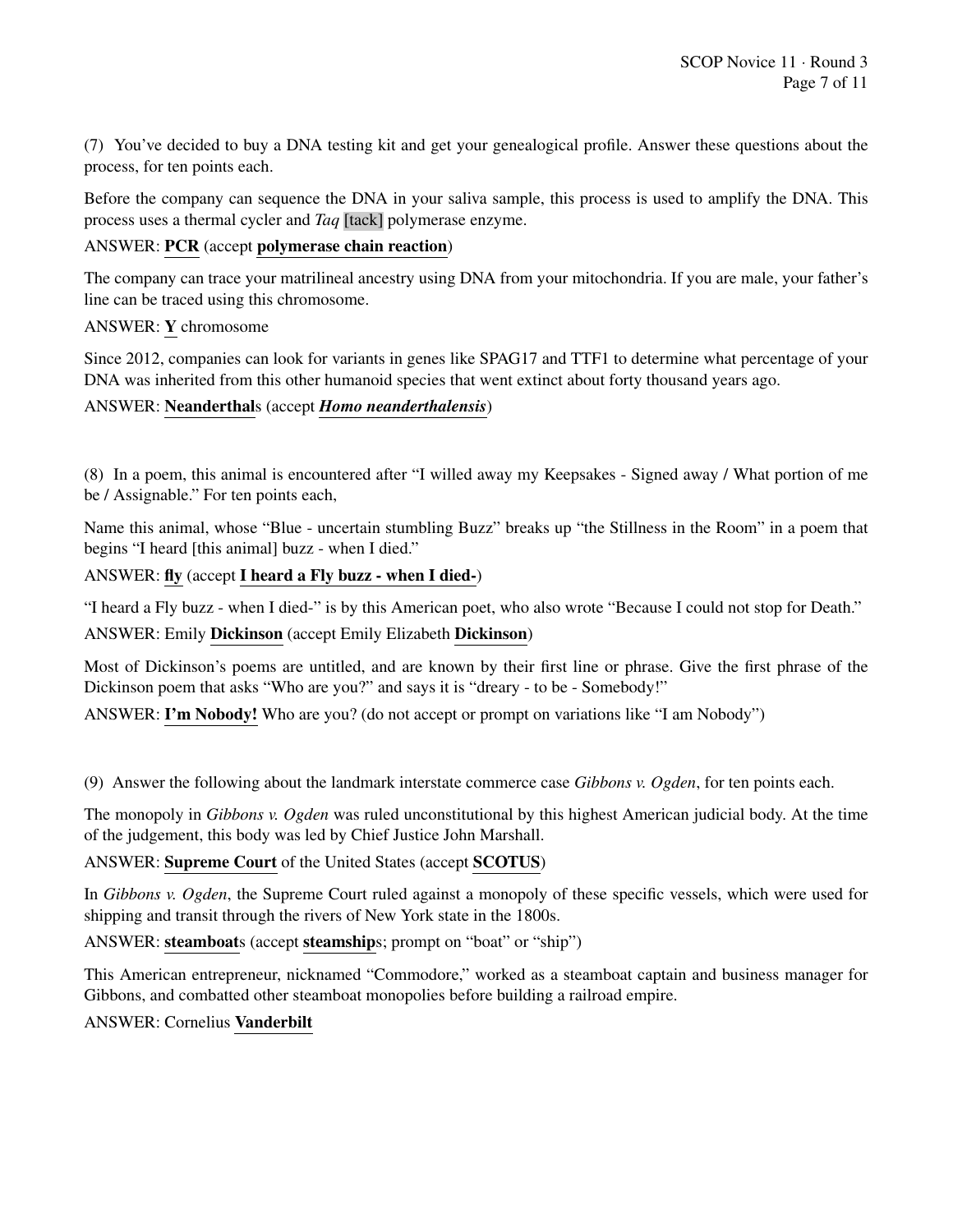(10) This author developed his most famous argument over time, from its original use in *Discourse on the Method* to a modified version in *Meditations on First Philosophy*. For ten points each,

Name this seventeenth-century French philosopher who famously concluded "Cogito ergo sum," [koh-gee-toe ayr-goh soom] or "I think, therefore I am."

#### ANSWER: René Descartes

The statement "cogito ergo sum" is written in this language. Descartes [day-cart] first wrote the statement in French because he feared that using this language would reach fewer people.

ANSWER: Latin (do not accept or prompt on "Italian" or "Roman")

Descartes's *Discourse on the Method* revolutionized philosophy by promoting this concept as a starting point. Descartes notes that he never accepts anything as true until he clearly knows it to be true. In other words, this term describes people who question or doubt things that other people accept.

ANSWER: skepticism (accept word forms like skeptic)

(11) In theory, a meta-material super-lens could be used to see a nano-machine at work because the lens has a negative value for this quantity. For ten points each,

Name this optical quantity, the ratio of light's speed in a vacuum to its speed in a medium. This quantity is about 1.33 for water and 2.42 for diamond.

ANSWER: index of refraction (accept refractive index; prompt on "n;" do not accept or prompt on "reflection")

For a light wave at the boundary of two media, this law states the ratio of the sine of angle of incidence to the sine of angle of refraction equals the reciprocal ratio of the indices of refraction.

ANSWER: Snell's law (accept Snell-Descartes law)

At the boundary between air and a polished silver surface, Snell's law predicts that 95% of incident light will experience this phenomenon instead of refraction. This phenomenon explains why you can see yourself in a mirror.

#### ANSWER: reflection

(12) Romantic poet Robert Burns wrote about people with this nationality "wha hae wi' Wallace bled" and "wham Bruce has aften led." For ten points each,

Name this European nation, Burns's homeland, whose dialect he used to write about schemes that "gang aft agley."

#### ANSWER: Scottish (accept Scots English; accept Scotland; accept Alba)

Burns wrote "the best-laid schemes o' [these creatures] an' men / gang aft agley" in a poem addressed to one of these small mammals when he "[Turned] Her Up in Her Nest With the Plough."

## ANSWER: mouse (accept To a Mouse)

Burns also used the Scots dialect to write this poem, often sung at New Year's, which asks "should ault acquaintance be forgot / and never brought to mind?"

#### ANSWER: Auld Lang Syne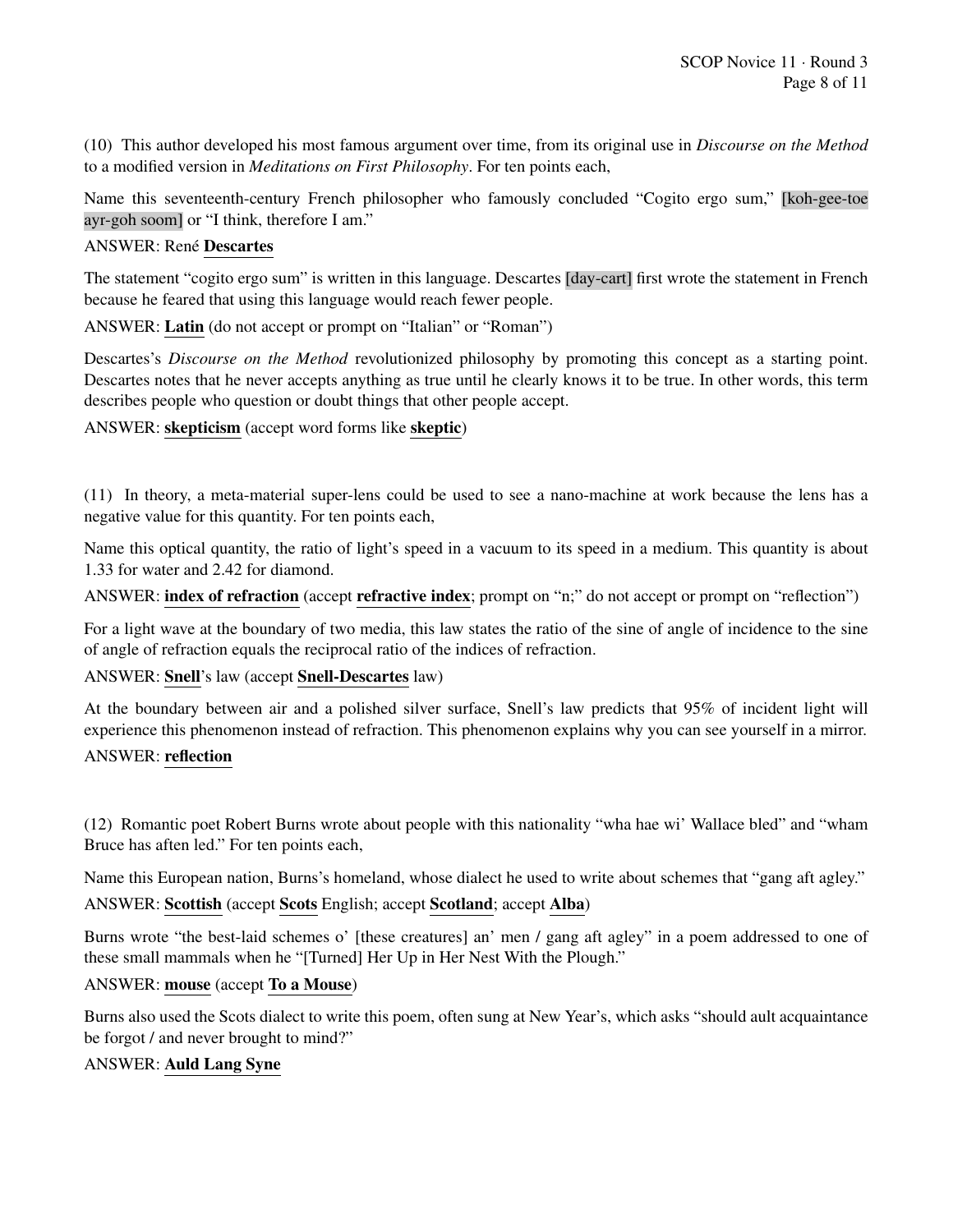(13) In this game series, bells can be used to purchase items and pay off your mortgage. For ten points each,

Name this video game series, whose newest release, *New Horizons*, came out in March 2020. This game series allows players to create their own home and interact with anthropomorphized villagers.

#### ANSWER: Animal Crossing (accept Doubutsu no Mori [doh-boo-tsoo noh moh-ree])

This racoon-like, anthropomorphic loan shark owns and mortgages the player's home in the *Animal Crossing* games. This adorable slum-lord is the namesake of a fan-run *New Horizons* trading website.

#### ANSWER: Tom Nook (accept Nookazon; accept Tanukichi)

Because of its multiplayer capability, *New Horizons* depends heavily on player trading. In 2020, this actor, who played Frodo Baggins in *The Lord of the Rings*, made waves by politely selling his turnips on another player's island.

ANSWER: Elijah Wood

(14) Answer the following about one of the three "Grand Dames" [grahn dahmz] of a nineteenth-century French art movement, Berthe Morisot [bayr-tuh moh-ree-soh], for ten points each.

Morisot was part of this French art movement. This movement focused on painting *en plein air* [ahn plah-nayr] and using broad, sketch-like brush strokes to capture the movement and natural lighting of scenes like *Waterlilies* and Morisot's *Grain Field*.

ANSWER: Impressionism (accept word forms like Impressionist movement)

This Impressionist gave the movement its name with his painting *Impression: Sunrise*. He also painted many *Waterlilies* floating near a green, Japanese-style bridge.

ANSWER: Claude Monet (accept Oscar-Claude Monet or Claude Oscar Monet; do not accept or prompt on "Manet")

Morisot captured an outdoor scene of a woman and a little girl standing by the railing of one of these architectural features, looking out over Paris.

#### ANSWER: balcony (accept Woman and Child On the Balcony)

(15) Give the following about Spanish Florida for ten points each.

Spanish Florida originally included much more than modern-day Florida; it extended north into this state that borders Florida on the Atlantic coast.

#### ANSWER: Georgia

The first European to reach Florida was this Spanish conquistador, who, according to legend, was searching for the Fountain of Youth.

#### ANSWER: Juan Ponce De León

The Spanish founded this city in Florida in 1565, making it America's oldest city.

#### ANSWER: Saint Augustine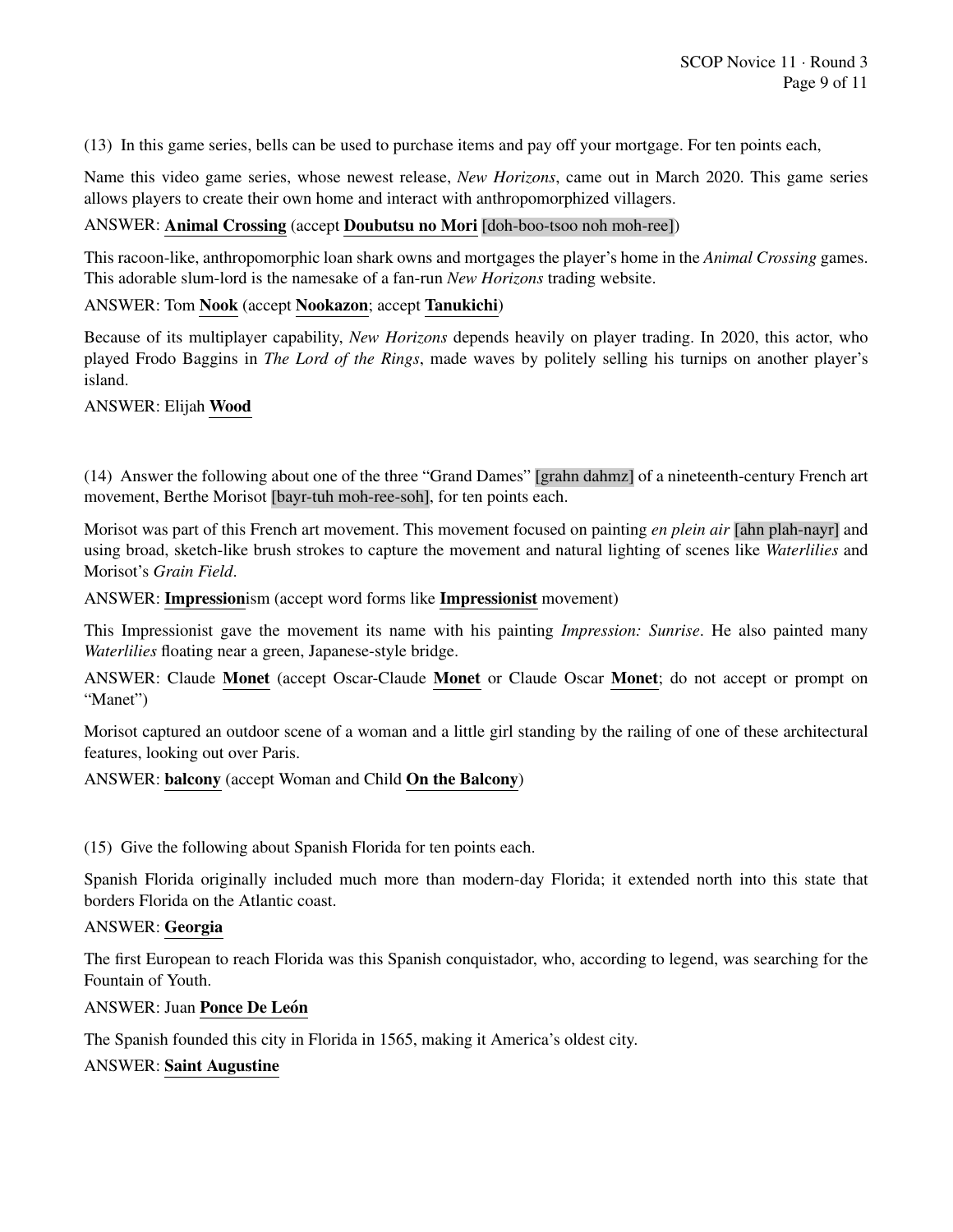(16) This ruler was the son of Pepin the Short, and his territory was divided between his three grandsons after the death of his son, Louis the Pious. For ten points each,

Name this Medieval king who was crowned Holy Roman Emperor in the year 800.

ANSWER: Charlemagne (accept Charles the Great; accept Carolus Magnus; accept Charles I; prompt on "Charles" or "Carolus")

Charlemagne began his rule as the king of these European peoples, who had been united by the Edict of Paris. ANSWER: Franks (accept Frankish people; do not accept or prompt on "France" or "French")

Charlemagne was crowned Holy Roman Emperor by Pope Leo III [third] on this Christian holiday.

## ANSWER: Christmas Day

(17) This Sanskrit epic contains the *Bhagavad Gita*, in which a god reminds a prince of his royal duties during the Kurukshetra War. For ten points each,

Name this ancient Indian classic attributed to Vyasa.

#### ANSWER: Mahabharata

The *Mahabharata* is important to this Indian religion. Gods of this religion, including Indra and Brahma, interact directly with the story.

ANSWER: Hinduism (accept sanatana dharma)

This Hindu preserver god appears in the *Mahabharata* as his avatar Krishna, who advises Arjuna in the *Bhagavad Gita*.

## ANSWER: Vishnu

(18) In a novel by this author, the student Ras-kol-ni-kov murders Lizaveta and Alyona in Saint Petersburg. For ten points each,

Name this Russian author who also described the lives of Ivan, Alexei, and Dmitri in *The Brothers Karamazov*.

ANSWER: Fyodor Dostoevsky (accept Fyodor Mikhailovich Dostoevsky)

Raskolnikov commits his double murder in this novel by Fyodor Dostoevsky. In this novel, inspector Porfiry Petrovich provokes Raskolnikov to confess.

## ANSWER: Crime and Punishment (accept Prestupléniye i nakazániye)

After being convicted of the murders, Raskolnikov is sentenced to punishment in this frozen, far-north region of Russia.

ANSWER: Siberia (accept Sibír)